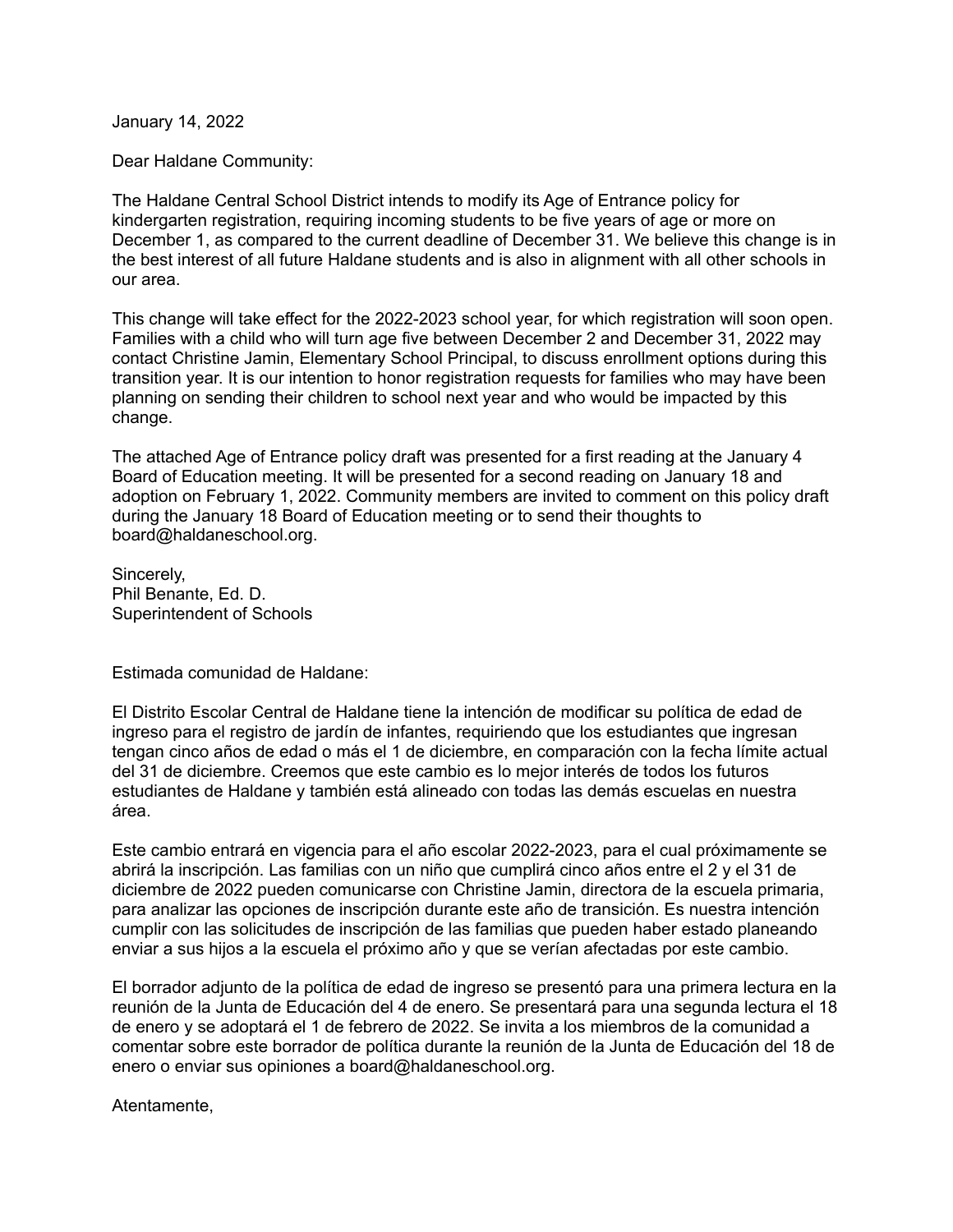Phil Benante, Ed. D. superintendente de escuelas